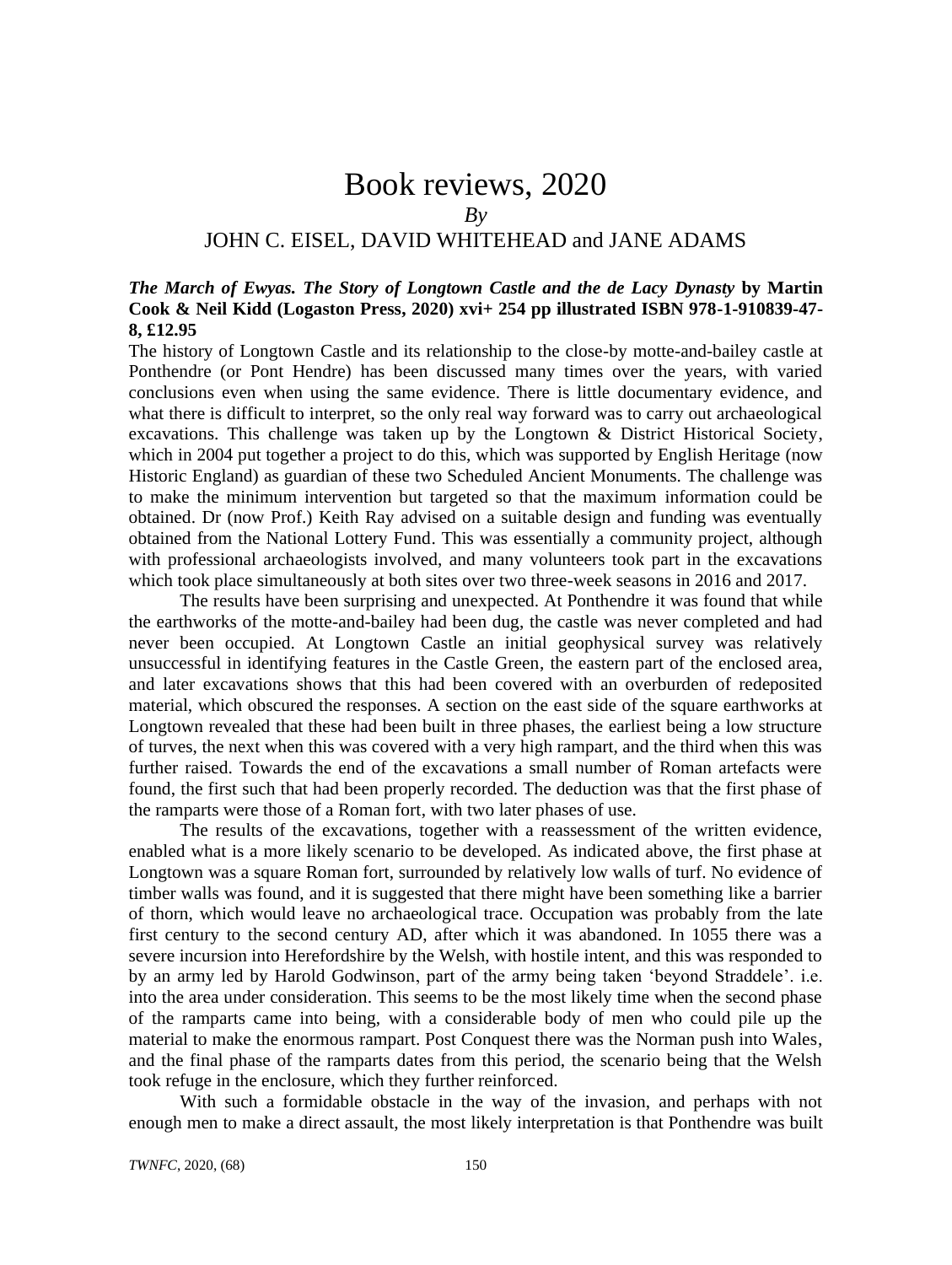as a holding operation against the Welsh in Longtown. The situation must have changed dramatically, as before that castle was completed the threat from Longtown must have gone away, enabling possession to be taken of the enclosure. This enabled a motte-and-bailey castle to be built in a much better defensive situation inside the ramparts, with a motte at the northwest corner to which was added a bailey on the south side, partly utilising the earthen rampart. Subsequently the defences were rebuilt in stone, and a circular keep was built on top of the motte; the proportions of the motte suggest that it was reduced in height, and this material was almost certainly the overburden that had been spread and made the geophysics work of little use. From a consideration of the known history of the de Lacy family, the most likely builder of the stone defences was Gilbert de Lacy in the 1150s, making this one of the earliest round keeps in the country. Subsequently a cross-wall with gate was built across the bailey, most likely in the thirteenth century. A borough was based on this castle, and Lidar shows clearly burgage plots to the north and south of the castle, probably after the lordship was divided between co-heiresses in 1250. This did not prosper, but neither did it become deserted, and remained a village.

Ardent readers of these *Transactions* will already be familiar with these conclusions, as these were published in the 2018 volume in a paper written by the two authors of this book. This was, of course, bringing it to an audience which is interested in these matters, but there will be others who are not aware of this paper, or would want to read the story in a somewhat more popular form. This is the wider audience which this book is aimed at, but as will be seen, it goes further than that.

The book is divided into two main parts, the first descriptive of the Longtown Castles Project, with introductory chapters on the situation in the two castles today, discussing the possible reasons for building round keeps, and then going on to a narrative of the excavations. At the beginning of the narrative are listed the questions it was hoped to answer, and the locations of the trenches by which it was hoped to answer those questions are clearly marked on 3-D models of the two castles, which shows more clearly how they are in relation to the topography. Those in the Longtown Castle were all in the eastern part of the enclosed area, to the east of the modern road. This part concludes with a section of post-excavation analysis and interpretation. For the Ponthendre site, the various theories about its history and object were reviewed in the light of the results, leading to a different interpretation. The results for the Longtown Castle excavations made clear that the reason for the paucity of Roman material was due, on the north side, to later activity, and on the south side by being buried too deep below the overburden. To round out the argument, the research questions were posed again, with the results of the excavations below each question and, remarkably, all questions were answered. Finally, for Longtown Castle there are, firstly, a series of four plans of the ramparted area, showing how this was developed, and then a series of five drawings.

The second (and main) part of the book is a new history of Ewyas and the de Lacy family, beginning with Ewyas in prehistory. Taking the general reader through the Stone Age, Bronze Age, and Iron Age in a wider context, it relates it to evidence in Ewyas. Inevitably the Roman subjugation is dealt with in detail, to enable the siting of a Roman fort at Longtown to be put in context. There is not a great deal to say about Ewyas in the Dark Ages, but there is an illustration of the ninth-century grave stone in the nave of Clodock church, of the wife of Guinnda, charmingly described as a 'seemly woman.' A discussion of Anglo-Saxons and Vikings in the borderlands leads up to the Welsh incursion of 1055 and Harold Godwinson's strong reaction, which is important in our story. Post Conquest William fitzOsbern became earl of Hereford, and secured this by a chain of castles along the Welsh border, including the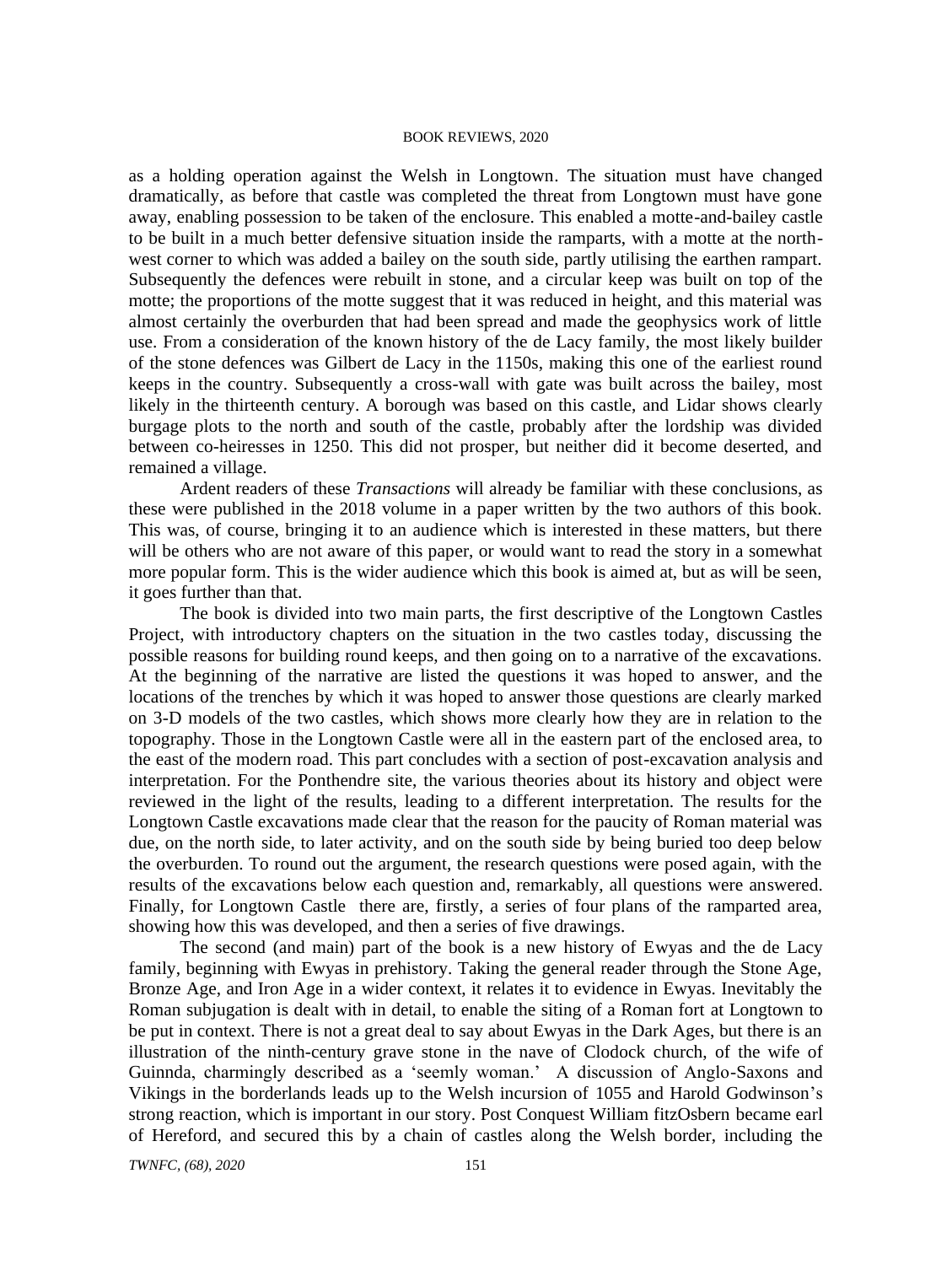magnificent Chepstow Castle. He granted large areas of land to Walter de Lacy I (d.1085), another Norman adventurer, and his descendants held this land on the border, off and on until 1241, when Walter de Lacy II, the last in the direct line, died at Ludlow Castle. Through all this time there is an involved history of politics, rebellion, and extension of power and interest, and the shift of power to Ireland after 1171, all too complicated to detail here. All this is discussed in detail, where possible going back to original sources. Ownership post the de Lacys is inevitably discussed in much less detail, and there is a chapter on the borough of Longtown. All this is leading up to the climax of the book, when the names of those who are considered to have built Longtown Castle are revealed, with supporting arguments, underpinned by the knowledge that Ponthendre had never been completed, so that earlier interpretation of what little written record there is was not to be relied on. It is unlikely to be disputed that the motteand-bailey castle was first built by Walter de Lacy I. Using archaeological evidence for the excavations in the eastern part of the enclosure, and a reassessment of the existing stonework, as well as a comparison with other round keeps, the balance of probability is that Longtown Castle was rebuilt in stone in the 1150s, by Gilbert de Lacy, a name not suggested by any other writer on the castle and a very early date for such a structure. The authors state that Gilbert de Lacy was responsible for the round church in Ludlow Castle (although according to other authorities this is by no means certain, as architectural details indicate a date somewhere in the first half of the twelfth century), and produce strong evidence that the keep at Longtown was inspired by a similar keep at Houdan in France, understood to have been built between 1120 and 1137 by Amaury de Montfort, with whom de Lacy had connections. This is a most surprising conclusion, but has been accepted by English Heritage, for which the authors rewrote the website entry.

A reviewer must be allowed to have a niggle, if only to show that he has been through the book in detail, but mine are only of a minor nature. Despite its detailed nature, the book seems remarkably free of typos. However, in the time line on p.216 there is the date 1175 when it should be 1075, but its position in the timeline makes this obvious. Not so obvious is the incorrect statement on p.168, which says that nothing of Hereford Castle remains above ground. It is generally agreed that there is medieval masonry incorporated in the dwelling called Castle Cliffe. Also it would have only be fair to note that the fine impression of Hereford Castle as it might have been *c*.1250 is the work of that talented artist Brian Byron. In 1869 the Rev. Charles J. Robinson stated that there was little doubt that the Romans had occupied the site at Longtown, and in the same year a new school was built within the ramparts, to the west of the central road. A later report in the trade directory of 1905 claims that Roman remains were found when the school was built, and this is noted. It is possible that there is a report of the building of the school in a contemporary newspaper, and that this might give details of what is said to have found. I did check in our *Transactions* for 1869 to see if anything had been reported there, but not so. Coincidentally, in that year there was a field meeting of the Club at Pontrilas, where the members met at the station, and then walked over to Ewyas Harold common, where Dr. Bull read a paper on Ewyas Harold, its name, its castle, and its priory. Included in that were the Domesday entries for Ewyas, both in the original form and in a translation. Of the latter he said:

'*Castellaria*.—I have coined the word castlery, as best expressing the tract of land immediately appertaining to a castle.'

While the OED has a reference to the word in 1679, it does not appear to be in the sense in which it is used here, for which the earliest reference given is 1877, when it was used (in the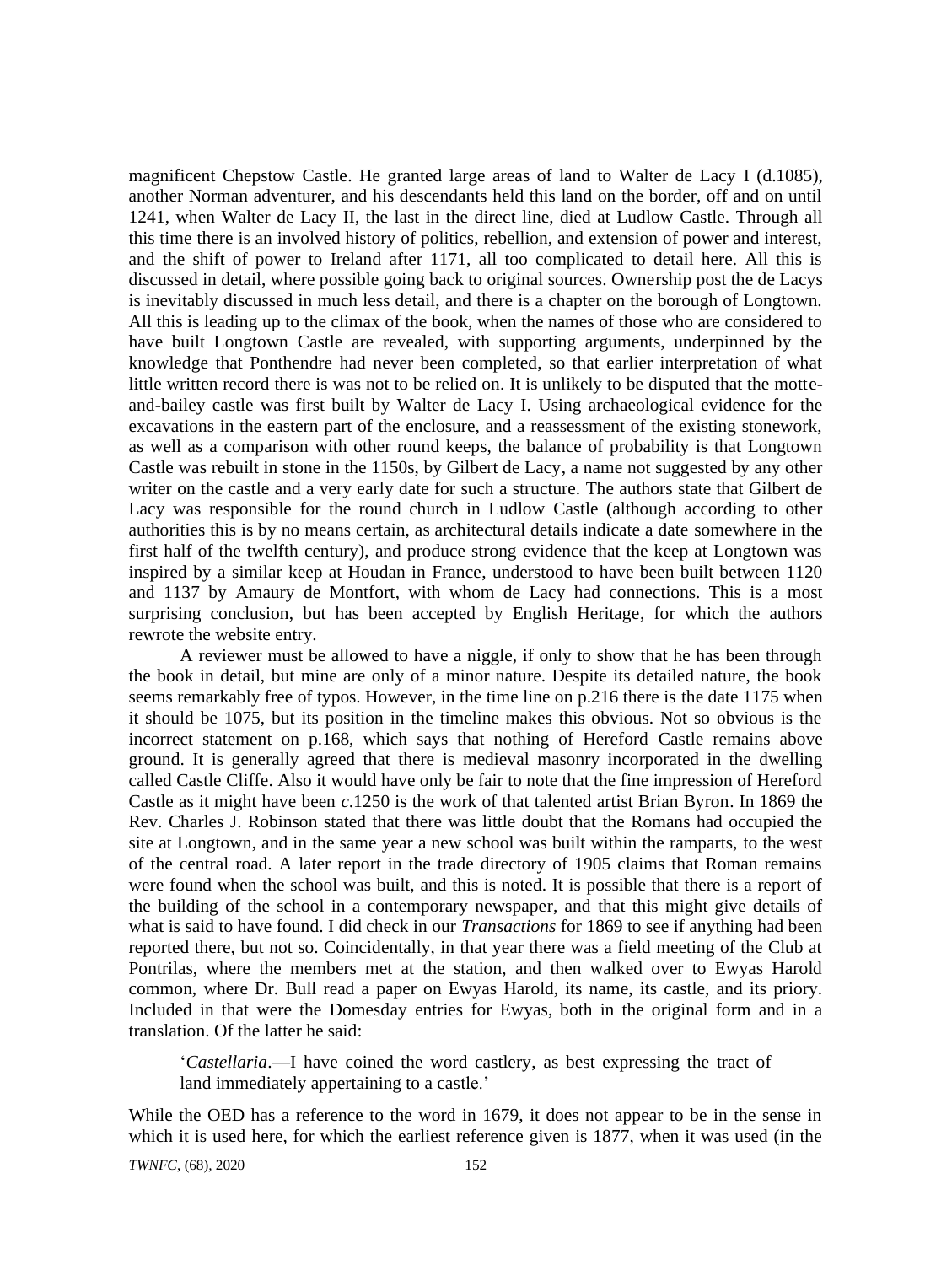form 'castelry') by G. T. Clark in a paper on Ewyas Harold Castle, published in *Archaeologia Cambrensis* in that year, which had been previously published in *The Builder*.

So what are my conclusions? I found that the book was well argued, with a logical conclusion, based firmly on archaeological evidence. There are elements of interpretation, but in the text it is made clear which these are. The book is well illustrated in colour, with varied illustrations, including a photograph of members of The Old Straight Track Club ascending the motte at Ponthendre in 1933, most likely taken by Alfred Watkins.

For myself I find the arguments compelling. It will be interesting to see the reaction from those whose area of study this is. (I have a good general knowledge, but do not claim to be a specialist.) Coincidentally, in April 2016, when this project was in its infancy stage, the Castle Studies Group held a conference in Hereford, and at that event there was a paper read on Lyonshall Castle, which also had a round keep, now reduced to a stump. It was then stated that the received wisdom was that Lyonshall keep was built in imitation of Walter de Lacy's keep at Longtown in the 1220s. A comment was made that at Lyonshall the chamfered plinth indicated a date in the twelfth century, and that Longtown keep certainly post-dated that at Lyonshall. This was, I suppose, based on the premise that the keep of Longtown Castle was built in the 1220s, which we now know to be incorrect. But it emphasises that much work on the development of circular keeps still remains to be done. This volume is a significant step along that way.

This volume should be on the shelves of anyone seriously interested in the history of Herefordshire, but is written in a more popular style so should also appeal to the general reader. John Eisel, December 2020

# *Decorated in Glory: Church Building in Herefordshire in the Fourteenth Century* **by Nigel Saul, (Logaston Press, Eardisley, Herefordshire, 2020), 149pp £10. ISBN 978-1-910839- 46-1**

Some time has passed since a book was published devoted to the medieval architecture of Herefordshire. Malcolm Thurlby's, *The Herefordshire School of Romanesque Sculpture* (Logaston 2013) was the last one. But, as Professor Saul reminds us, at one time in the early 20th century the Club's *Transactions* were the repository for many learned articles on the subject, most of which were provided by George Marshall whose work, according to the present author, was 'a model of precise scholarship'. More recently, he reminds us, that during the 1970s and 80s the late Richard K. Morris broke new ground in the *Transactions* by presenting us with the results of his analysis of the Decorated style based upon a rigorous investigation of the mouldings used by masons in the churches of Herefordshire during the first half of the 14th century.

In chapter two of this new book Professor Saul summarises Morris's work, examining its strengths and weaknesses but ultimately accepting it as a useful tool to pursue the Decorated style in Herefordshire, extending the synthesis that Morris commenced in his chapter on the cathedral in G. Aylmer & J. Tiller (eds.), *Hereford Cathedral: A History* (2000), pp. 232-40. Without hesitation he has no misgivings in identifying the architecture of the early 14th century with 'the flowering of artistic and architectural endeavour in the Welsh Border' which he traces back to the social developments in the 12th century with the emergence of a knightly class who produced the principal patrons.

However, the story begins with Hereford cathedral where the author identifies the work of masons who had previously been busy at Westminster Abbey e.g. in the north transept but also craftsmen from Wells working on the tracery of the windows in the north nave aisle. The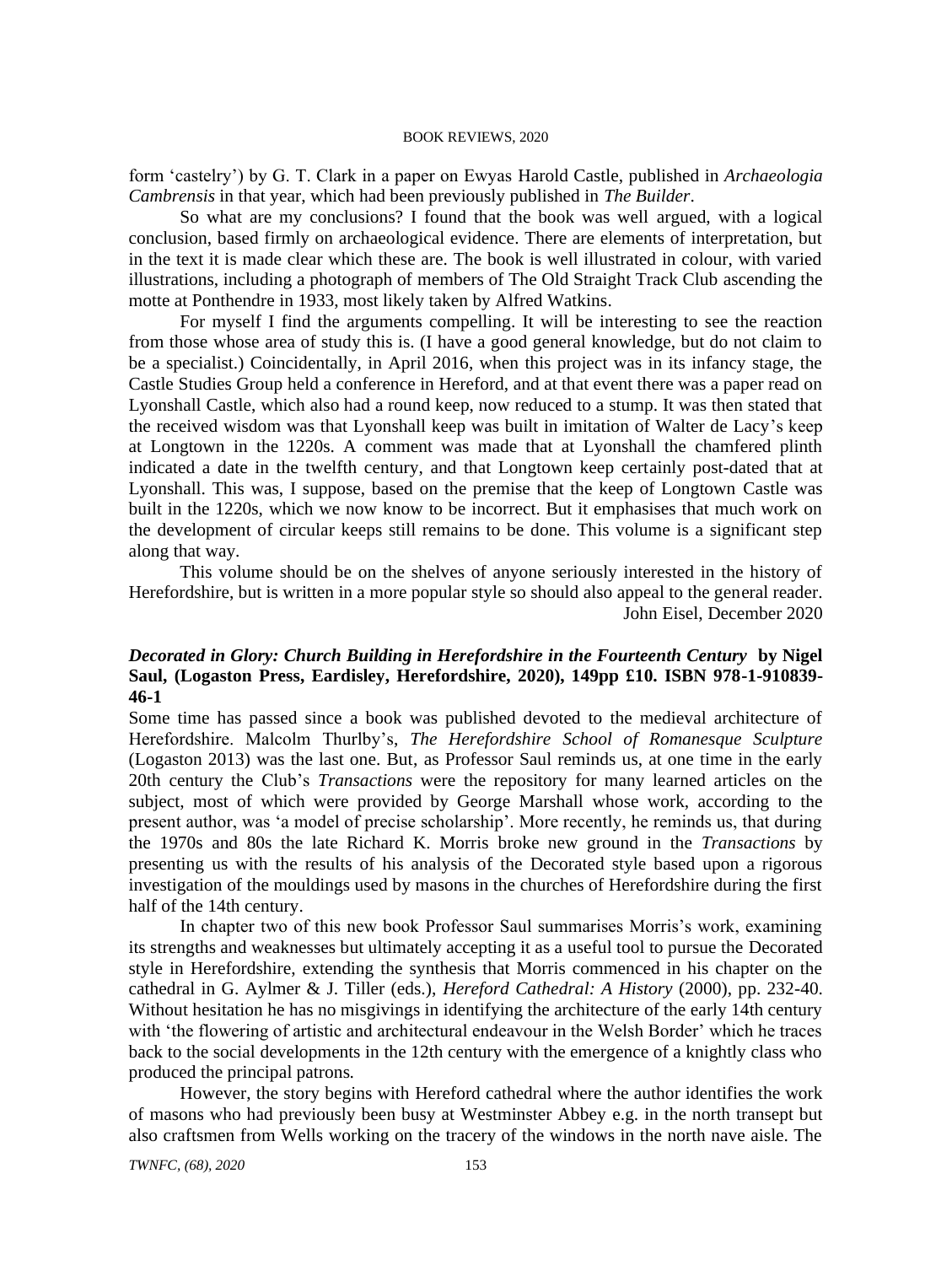reconstruction that this heralds is closely linked with Bishop Swinfield (1283-1316) and the process leading to the canonisation of his predecessor, Thomas Cantilupe, which brought pilgrims flocking to the cathedral. This produced resources to pay for the new Decorated style of architecture brought by innovative masons, whose trail via distinct mouldings can be traced elsewhere. The great tower of the Cathedral, begun in c.1305, was one of the climaxes of this programme, displaying on every surface one of the distinct features of the style—the ballflower ornament—which was taken up with enthusiasm elsewhere in the diocese.

Here Professor Saul stretches the use of mouldings to its limits. The master-masons working at the cathedral disappeared as resources ran out but their innovations were imitated by lesser craftsmen and can be traced by observing the moulding profiles on many village churches. The author is aware of the dangers of this thesis but without documentary evidence, it enhances the process of classification. It also tends to diminish the role of patrons and their connoisseurship. As with much medieval creativity the commissioning classes were left as boorish bystanders, paying the bills and beating the hell out of each other. Ballflower, brought from the cathedral, is widely dispersed in the diocese, but at a local level it intermingles with innovation from other sources e.g. the north chapel at Ledbury where mouldings are found from Chester and Lichfield. Here we enter the world of erudite specialist knowledge, well beyond the average church visitor—a skill belonging to 'one of the crew that tap and jot' (Philip Larkin, *Church Going*). However, in the hands of Professor Saul it enables him to identify groups of churches in west and north Herefordshire where common features can be identified e.g. 'hints' of the Midlands; of 'links' with Bristol. For those readers who take their church-visiting seriously, this book will transform the 'stand-alone' entries found in *The Buildings of England* (Pevsner).

But there is more. Professor Saul is an expert on medieval funeral monuments, produced, he believes, as 'a winter activity' by the itinerant mason who worked in the summer on the parish churches. He brings to our attention the monuments of men and women with 'sleek lines' such as the outstanding image of Blanche Mortimer (d.1347) at Much Marcle. The craftsman, he believes, came from Exeter where Blanche's brother-in-law was bishop. He may also have worked at Hereford cathedral where Precentor John Swinfield has a similar monument. Like the parish churches, the author has a second division list of less accomplished monuments, including some with heavy drapery, which he suggests were created by the masons who in the summer were working on country churches. Their monuments were carved in local sandstone whereas the top-flight monuments were often carved in Painswick limestone, probably *in situ* and not in the mason's yard.

Professor Saul devotes a chapter to the expression of piety via the construction of private chapels attached to parish churches. In many respects they replaced the monasteries as places of prayer for the dead. The feudal elite (e.g. the knights) were released from onerous military duties by the late 13th century and had secure tenure of their land; they therefore invested in the parish church and, specifically, private chapels. The author believes the great engine of piety in the Southern Marches was the cult of St Thomas Cantilupe, and although the peak of his cult was passed even before his canonisation in 1320, it rejuvenated piety among the knightly classes who rebuilt their parish churches, contributed to work at the cathedral and encouraged members of their families to enter the church. The Mortimer family in the 14th century embodied these diverse strands of religious patronage. Notwithstanding the loss of much land and influence with the fall of Earl Roger in 1330 the family recovered its status, and was rewarded by Edward III with a number of advowsons, which provided new opportunities for church patronage e.g. at Kingsland and Pembridge. Mortimer women were also notable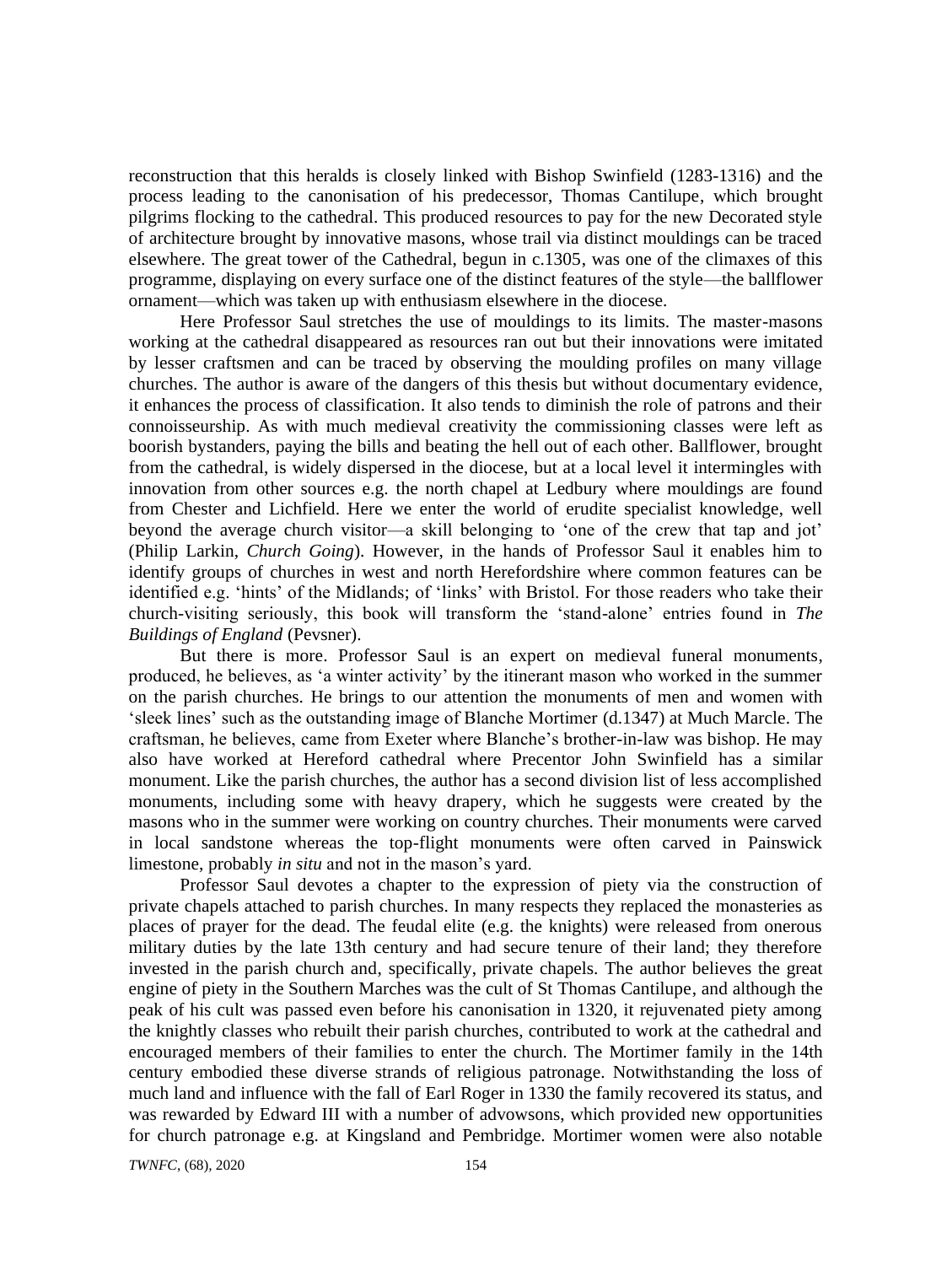founders of chantries e.g. Roger's step-mother, Margaret, left her mark upon churches at Pembridge, Orleton, Kingsland and Presteigne.

The book ends with a round-up of gentry-patronage, which can be detected in surviving work e.g. the Grandisons at Ashperton and Stretton Grandison, the Pychards at Almeley as well as numerous chantries. Church-knights, holding ecclesiastical estates but now without irksome military service, took their responsibilities for the local church very seriously and found themselves depicted on Cantilupe's tomb. There is also a chapter on town churches and because the author regrets that he is unable to muster much documentary material for Herefordshire, he provides some striking examples from elsewhere in England to provide some guidelines. A small chancel added to an existing church might cost in the region of £73; three bays of arcading perhaps £34 and for the complete rebuilding of a small church £100. Much church building in Herefordshire, he suggests, was financed from the profits of the wool trade but this came to an end with the Black Death. Heavy mortality made masons hard to find. Even the cathedral authorities had difficulty in finding a skilled workforce to repair the cathedral tower. In the countryside 300 parishes lost their priests. Ecclesiastical landowners gave up the direct management of their estates; this benefitted their tenants but they were slow in taking-up the responsibility for the maintenance of local churches. The wool trade ceased and was transferred to Eastern England where it sustained the cloth industry. As a result East Anglia is rich in Perpendicular architecture, whereas it is almost completely absent from Herefordshire. As Professor Saul points out, tourists generally come to Herefordshire to visit Romanesque and Decorated churches, not Early English or Perpendicular. The book ends with a gazetteer, pinpointing the best examples of the Decorated style but those who just glance at this will have missed a great deal, packed into an inexpensive book.

David Whitehead

# *Sir John Oldcastle of Herefordshire: Traitor, Martyr or the Real Falstaff* **by Andy Johnson, (Logaston Press, 2020), pp.274 £15.**

It comes as a pleasant surprise to discover that the founder and recently retired owner of one of the most successful local publishing houses in the United Kingdom—Logaston Press—has been discreetly, but very seriously working upon a major biography of a key national figure; namely, the heroic rebel, Sir John Oldcastle, wrongly cast as a buffoon in Shakespeare's *Henry IV* Pt 1. As someone who has several files of Andy's critical responses to manuscripts submitted for his approval as the owner/editor of Logaston Press, this comes as a complete surprise, especially. After several hard battles to secure footnotes, it's a wondrous thing to find twenty closely printed pages of references here, not to mentions several pages of bibliography.

As we learn in the acknowledgements, the author's enthusiasm for Oldcastle was kindled when he moved to Almeley some forty years ago and was handed a collection of research carried out by the parish clerk. This, no doubt, showed that Sir John (*c*.1370-1417) came from a prominent local family, enjoyed a career as a military commander and courtier and returned to Almeley in later life as a fugitive, becoming Herefordshire's equivalent to Robin Hood. It was, surely, the local episodes in Oldcastle's life that intrigued the new resident of Almeley. On this topic there is a good deal that is new and what was already known is examined very rigorously. No doubt, the book will be bought locally for these revelations. But the core of the book is a re-assessment of Oldcastle as a military leader—the key opponent of Owen Glyndŵr—a servant of two kings, a diplomat and above all else a premature Protestant martyr. With great skill the author sifts through a great deal of hagiography and five centuries of revisionism. It is this that will put the book on the shelf of university libraries.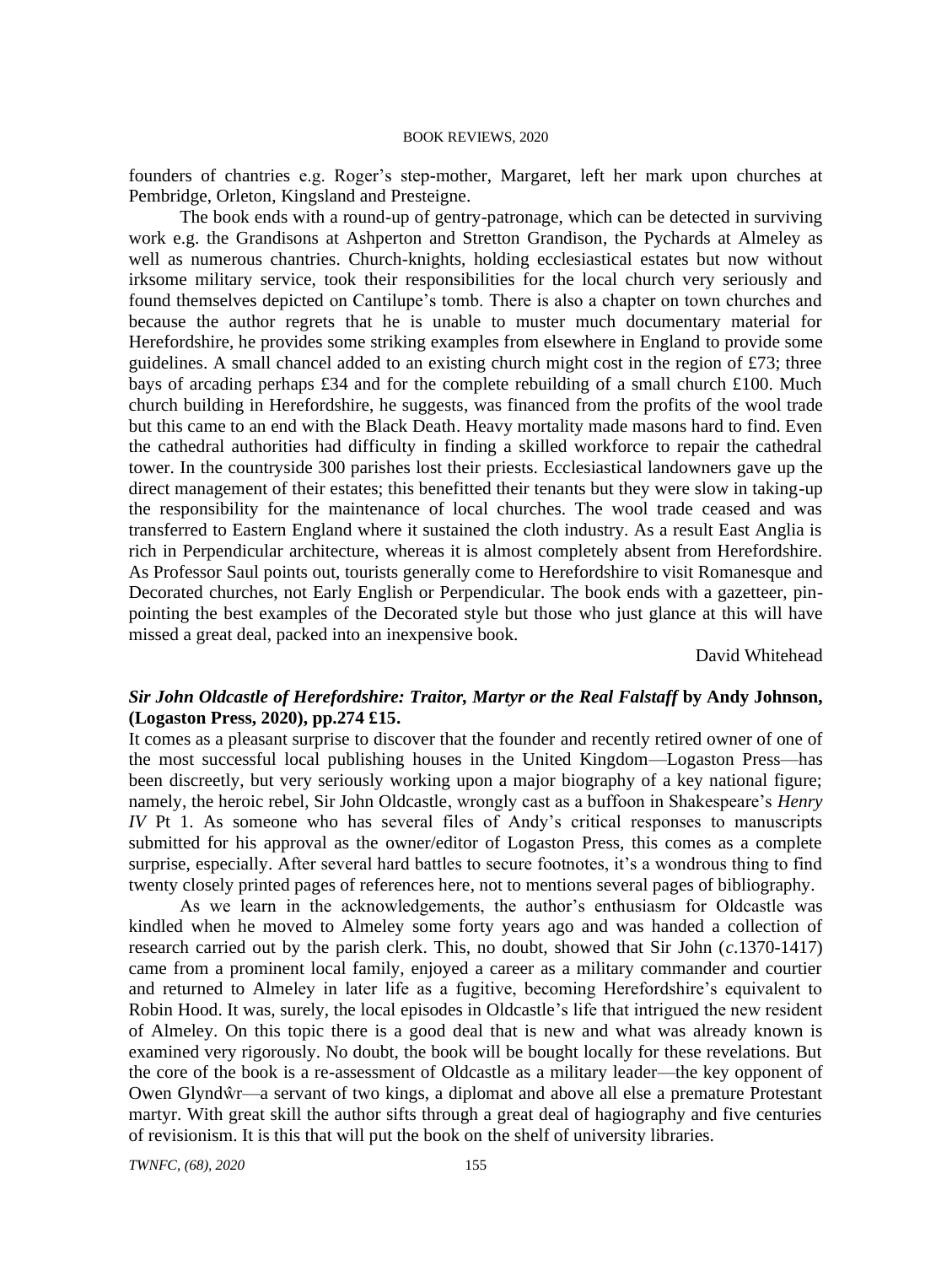One senses some disappointment in the sparseness of material that fixes Oldcastle firmly in Almeley. Even his home is unknown although, following earlier authorities, the author suggests that it may have been in the vicinity of the large motte, near Oldcastle Farm, north of Almeley village. We learn a great deal about earlier members of the Oldcastle family and their gentry neighbours. These include John's grandfather (also John) and his uncle, Thomas, but his father Richard, albeit the first in the family to be described as 'Sir', lived a very quiet life. Nevertheless, the Oldcastles were very well connected and the author suggests, without too much evidence, that they enjoyed the patronage of the Mortimer family. It is John's connection with the rise of Lollardy that makes him important in the history of England but, notwithstanding Lollard preachers were active in north-west Herefordshire from 1389, there are few connections with the Oldcastles. In preparation for later chapters, the author gives us a useful introduction to the theology of John Wycliff, but we are unable to gauge the influence this had on the young Oldcastle. Indeed, John's uncle Thomas was on a commission to arrest William Swynderby, one of the local Lollard preachers. Closer connections have been postulated with Walter Brut, a Lollard gentleman living at Lyde, to the north of Hereford. John and he went on a naval expedition to attack the Burgundian fleet in 1387. This was the beginning of John's military career and a decade later he was in Ireland with Roger Mortimer and in Scotland (1400), where, the author suggests, he came to the notice of Prince Hal, the future Henry V. But it was his central role in the war against Glyndŵr (1400-8)—fully covered here—which made his reputation. It also enriched him, and several local castles and other properties were added to the family portfolio.

When the prince returned to London to share in the government of England with his sick father, Henry IV, he was accompanied by several veterans of the Welsh wars, including John Oldcastle. Presumably with the Prince's support he married a rich widow, Joan, Lady Cobham, and installed himself, as Lord Cobham, in Cooling Castle, Kent. He was now a nobleman of some standing and his documented connexions with Herefordshire become very sparse. These are traditionally the boisterous years misspent with Prince Hal but notwithstanding the author's skill in identifying potential London pubs, the prince seems to have been a diligent son, attending royal councils in the place of his ailing father and carefully managing royal finances. Oldcastle was a valued royal servant and was sent off jousting in Burgundy, making useful connections with England's new ally. The prince was keen to go to war with France but needed money. This raises the sensitive issue of the wealth of the established church, which was a key platform in the Lollard argument for dismantling it. Strangely, there is no evidence of Oldcastle's opinions on this. The French campaign of 1411 found him second-in-command of the English forces, bringing him even closer to the Prince, albeit the war ended indecisively.

At home the Archbishop of Canterbury, Thomas Arundel, had launched a new campaign against the Lollards and had noticed that a radical preacher had been installed at Cooling Castle. Moreover recent research, which the author consults, shows that Oldcastle was personally in touch with the continental reformer, John Hus of Prague, who was an admirer of John Wycliffe. Here the author commissioned a translation, revealing in this work for the first time, that Oldcastle was capable of engaging in theological discussion with one of the foremost intellectuals of Europe. This scales up the importance of the narrative, which has become national, not local history and for the next fifty pages we follow one of the great episodes of English history; Oldcastle's arrest and trial, which leads to the cooling of his relationship with Prince Hal, who became king in 1413. As the references indicate this story has been told many times before, but the author is keen to keep the reader's interest and explains the complex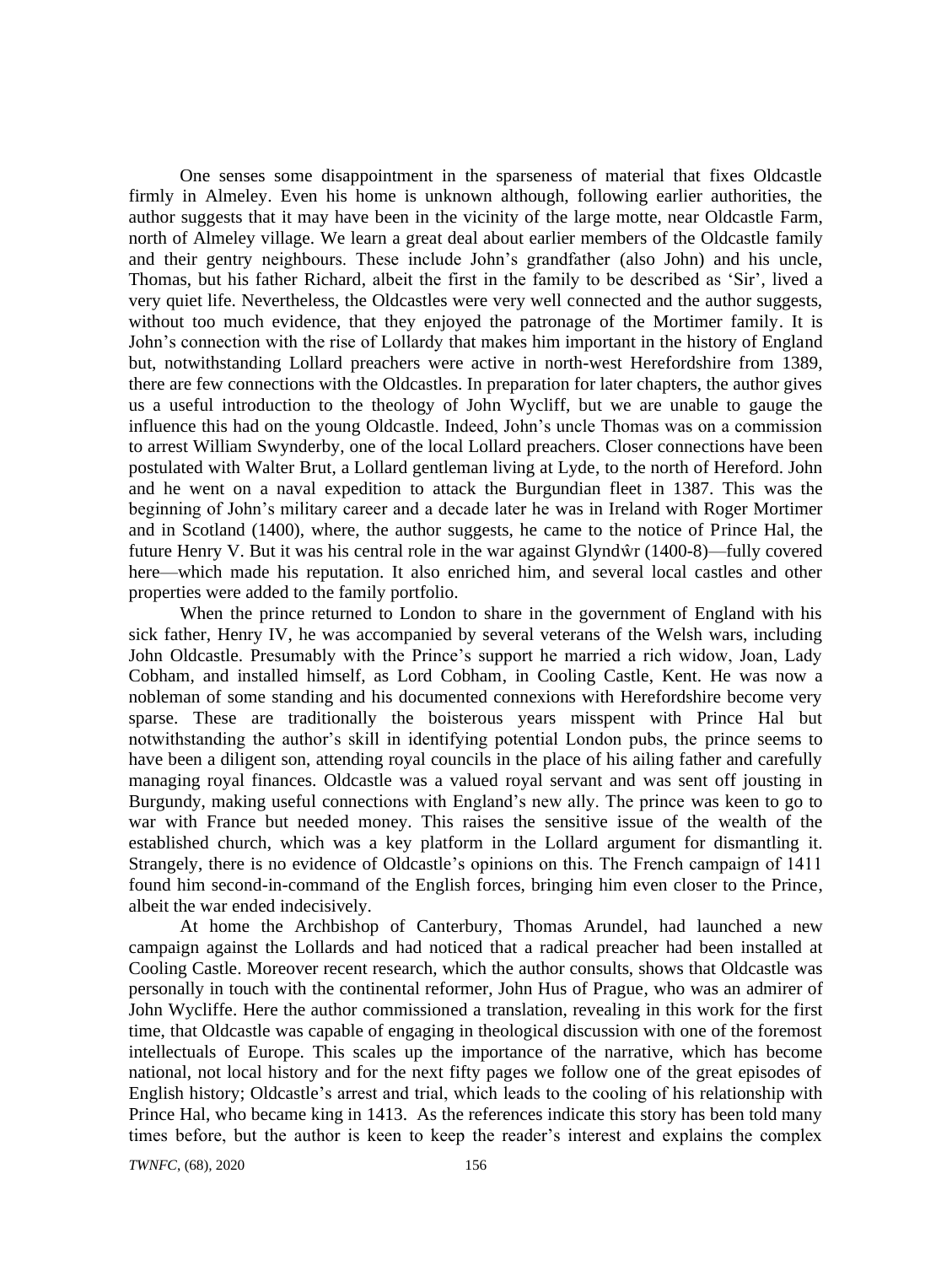processes involved and the difficult decisions faced by the new king.

In September 1413 Oldcastle was delivered to the Tower to await execution. He escaped but stayed in London where he plotted a Lollard uprising, which was soon discovered and the government compiled a nationwide list of suspects. Surprisingly, there were none from Herefordshire where Oldcastle's land was confiscated but, remarkably, granted back to family members. Oldcastle was soon on the run but the king granted pardons to many of his erstwhile supporters, thus cutting the ground from beneath his feet. He was at large for the next four years. Much of this time was spent in the Marches and in August 1414, when the king was on his way to France and the victory at Agincourt, a rising was organised at Malvern; it failed but one of the founders of the Woolhope Club, the Revd W.S. Symonds, romanticised the event in his *Malvern Chase* (1881). The author leaves few stones unturned and pursues and evaluates every known sighting of his hero. The government at the time were so ineffectual that Oldcastle continued to receive rents from property in and around Almeley and in the city of Hereford. Inevitably, with a high premium on his head, he was eventually betrayed and captured in a glade near Welshpool and in early December 1417 carried to London for a brief hearing before Parliament where he made his execution inevitable by affirming loyalty to the deposed king, Richard II—a surprising turnabout.

Thus begins the conclusion to the book. Lollardy was in decline and Oldcastle quickly dropped out of sight until the rise of Protestantism in the 1530s. He makes a starring appearance in Foxe's *Book of the Martyrs* (1563) where he is enshrined as a 'godly and valiant warrior'. The author's final flourish comes in the last chapter where he explains how the ribald character of Falstaff, emerged by accident out of the saintly and chivalric Oldcastle. Like everything else in this book this is pursued with typical rigour and further scholarly endeavour. From its beginning to the end, this book is a great read and I learnt a lot.

David Whitehead

## *Mercia: the Rise and Fall of a Kingdom* **by Annie Whitehead (Amberley, Stroud, 2018), 288 pp, ISBN 978 1 4456 7652 4. £20.**

Annie Whitehead (no relation of the reviewer!) writes historical novels about the Anglo-Saxon period and was a student of the eminent Anglo-Saxon scholar, Ann Williams. This thorough account of the foremost Anglo-Saxon kingdom seems to have started life as a dissertation, for there are occasional breaks in syntax which suggest hasty editing. For example, the crowning of King Edgar at Bath in 973 is followed by a trip on the river Dee, which seems like another place and time. However, these minor blemishes highlight the density of information deployed in this monograph, which sometimes requires close reading and intense concentration. In terms of both primary and secondary material, very few stones are left unturned. More could perhaps have been made of modern place-name studies and archaeology but for the local antiquarian marooned on the western fringe of Mercia, there is a great deal to be gleaned here. For example, the Mercian claims to sovereignty in Herefordshire in the 7th century via the indigenous dynasty of the *Magonsaete* are discussed thoroughly albeit, as anticipated, there are frequent references to P. Sims-Williams, *Religion and Literature in Western England 600-800*  (1990). The assumption that Merewahl, the first recorded king of the *Magonsaete*, was the son of the great Mercian king, Penda (*c*.605-655), is discussed here but the author believes that Herefordshire had hitherto been part of Greater Powys and only slowly became a Mercian territory. Any idea of an English 'conquest' is absent from her account. Here Margaret Gelling's analysis of the early place-names of the region would have given support to her argument. However, contemporary with this process of quiet assimilation in the south, in the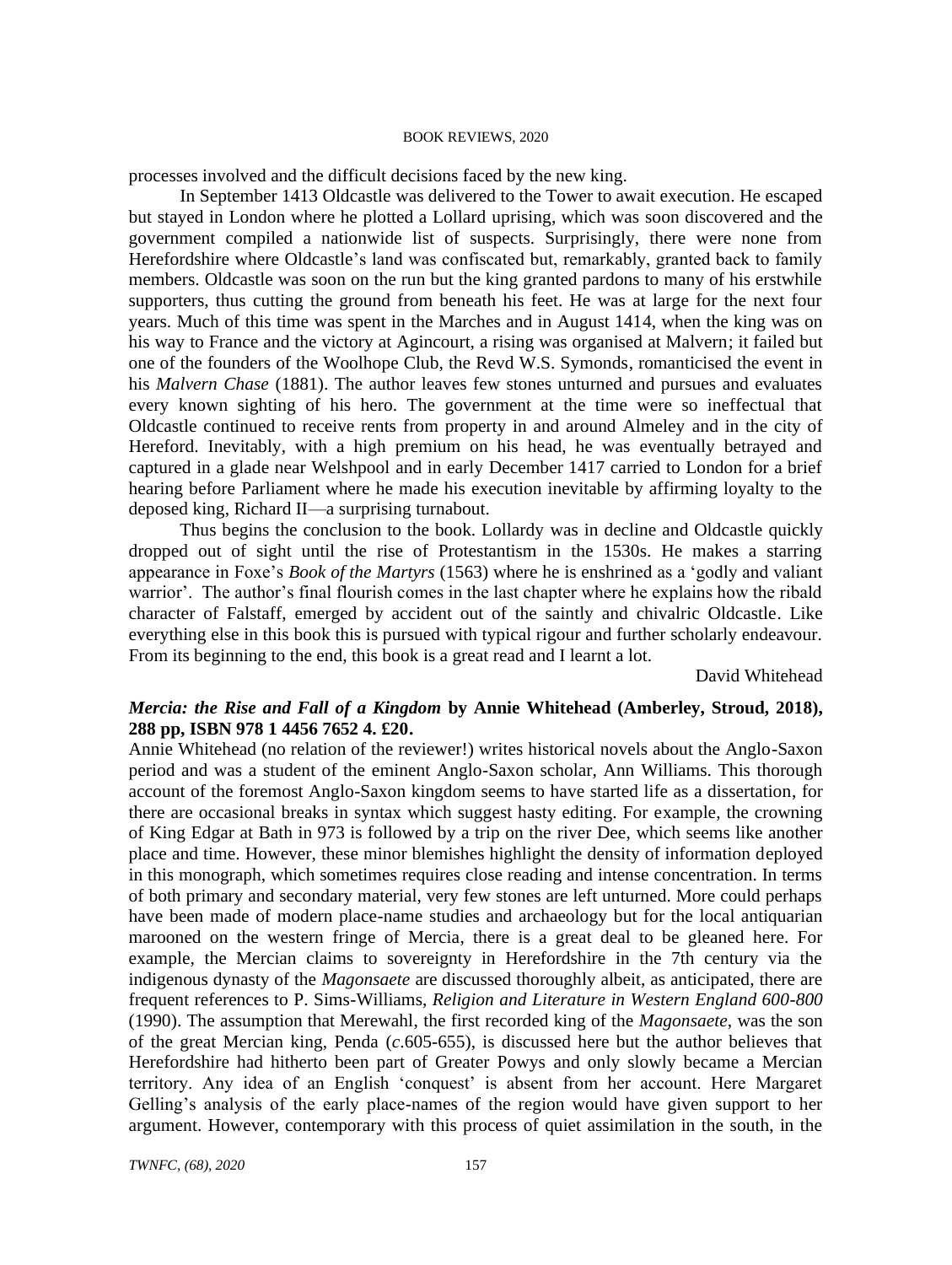northern borderland, in what became Cheshire, the Mercians were determined on conquest, for this was an outpost of the kings of Gwynedd, who were allied with Penda's principal enemy, the English rulers of Northumbria. It is significant that throughout the period covered by the book there are regular sorties by Mercian armies into North Wales but little conflict to the west of Herefordshire until the Viking era.

The dynasty of Merewahl appears to have disappeared fairly quickly but the author believes this may have been an illusion created by the absence of a corpus of land grants (charters), which were probably destroyed when Hereford Cathedral was sacked in 1055. However, the Worcester Cathedral archive was more fortunate and it is suggested that the Mercian treatment of the *Hwicce* of the Severn Valley, who survived by co-operating with their powerful neighbour, was paralleled beyond the Malverns. They lost their kingship but survived as a hereditary aristocracy, frequently becoming *ealdormen*. Since there were still elements of English army fighting against Cnut in 1016 referred to as the *Magonsaete* it suggests there was some continuity among the elite of the shire between the age of Merewahl and Eadric Streona, earl of Mercia on the eve of the Norman Conquest.

The unique identity of the shire might have been lost had Herefordshire succumbed to the Danes in the late 9th century. As the author makes clear, Alfred the Great took a great risk in marrying his daughter Aethelflaed—a 'chip off the old block' if ever there was one—to a relatively unknown Mercian nobleman Aethelred. But the lands of the *Magonsaete* and the *Hwicce* were cosseted as an outpost of Wessex and received the protection of Alfred's military reforms—Hereford was defended as a 'burh' and the region around it—later the shiresupported a military force, which when it campaigned elsewhere was identified by its archaic name—the army of the *Magonsaete*. Herefordshire avoided Danish conquest but also, from the author's refreshing perspective, conquest by the kings of Powys and reintegration into Wales. It is interesting that we find Aetheflaed fighting against the opportunist princes of South Wales at the same time as the Herefordshire *fyrd* was rescuing the bishop of Llandaff from the clutches of a Danish raiding party—a contradictory approach to the Welsh threat but ultimately the right policy. This episode and the creation of the 'burh' is recounted in Tim Clarkson, *Aethelflaed: the Lady of the Mercians* (Birlinn, Edinbugh, 2018), which also comes highly recommended. To provide some up-to-date archaeology relating to Aetheflaed's raid of 916 there is also the award winning *Llangorse Crannog: the Excavation of an early Medieval site in the Kingdom of Brycheiniog* (Oxbow, 2020) by Alan Lane and Mark Redknap.

The Vikings destroyed the kingdom of Mercia and the land to the east of Watling Street in Warwickshire became the Danelaw but 'free' Mercia survived in the West Midlands albeit now theoretically ruled from Wessex. However, local identities survived—*Magonsaete* in a charter of 958 and the *Wreoconsaete* in South Shropshire. As we have seen Mercian relations with the Welsh were very complex and the Mercians often allied with the southern Welsh against the King of Gwynedd. Seen from Wessex the Anglo-Welsh relations were much more black and white. However, 'Free' Mercia comes back into prominence with the arrival of another Danish army in the reign of Aethelred *Unraed* ('Unready') (978-1016). This was a very professional force, commanded by the King of Denmark himself—Swein, and his son Cnut. As a result Herefordshire, according to the author, became part of the patrimony of the unofficial earl of Mercia Eadric Streona, whose nephew Edric 'Sylvaticus'—'the Wild'—is similarly 'earl' of the land of the *Magonsaete*. In 1016 Eadric (and presumably Edric) led the army of the *Magonsaete* against Cnut at the battle of Ashingdon in Essex, to support Aethered's son, now King Edmund 'Ironside'. At a crucial moment Eadric withdrew his contingent from the battle and Edmund was defeated. The author suggests that this was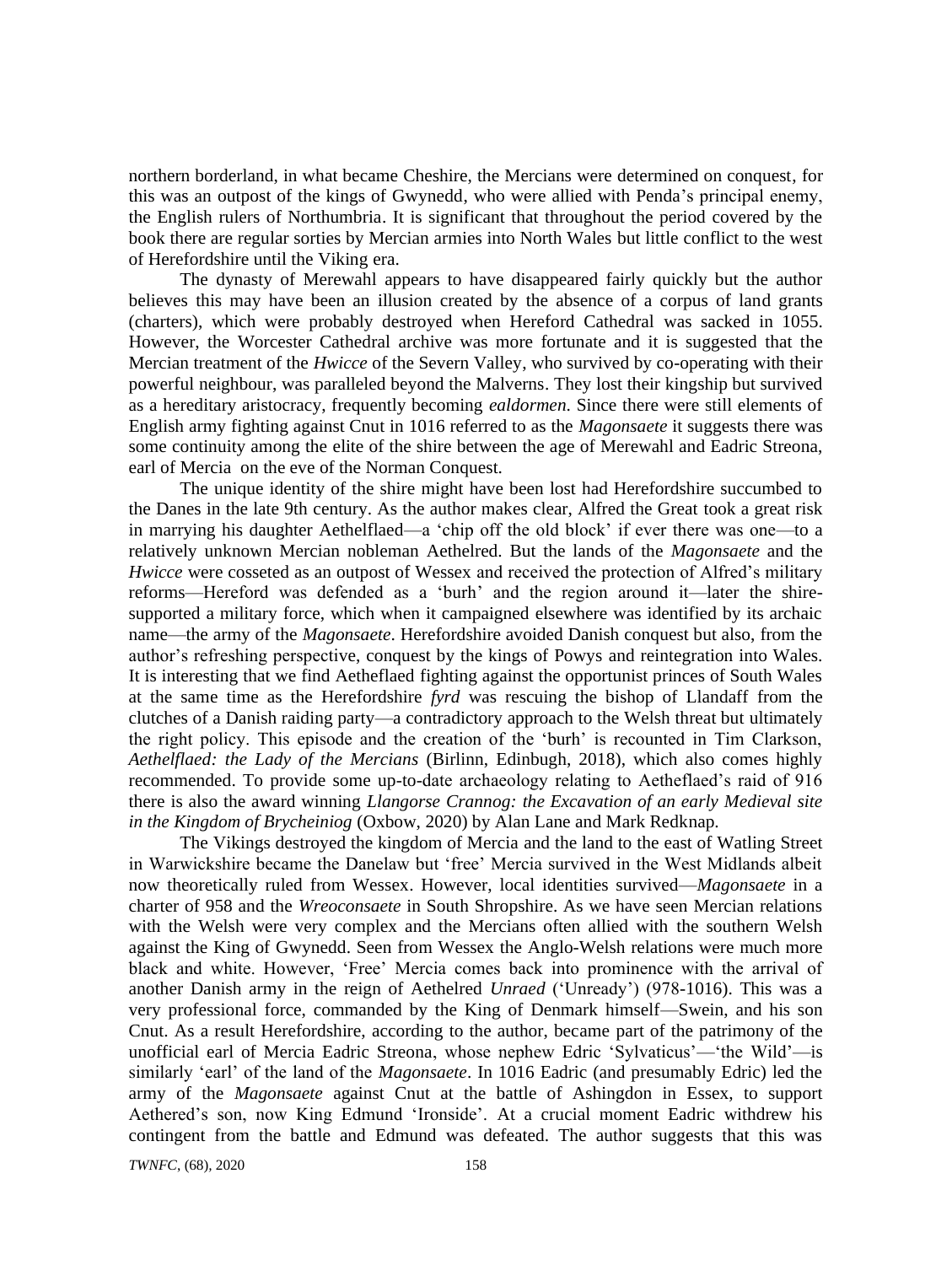explained by the King's involvement in laying waste to Herefordshire a few months earlier. The betrayal of King Edmund by the men of Herefordshire at Ashingdon was well known to me but the explanation is new. Such are the jewels of local history to be found in this excellent book. David Whitehead

## *Colwall,* **James P. Bowen and Alex Craven (eds) with Jonathan Comber, Keith Ray and David Whitehead (Victoria County History, University of London Press, 2020) i-x, 207pp illustrated, i-x, ISBN 978-1-912702-07-7. £14.00.**

This publication is the third parish history to be produced by the Trust for the Victoria County History of Herefordshire, following publication of *Eastnor* in 2013 and *Bosbury* in 2016. The publication of each additional volume brings to light the unique characteristics and histories of the individual parishes in this area. It is heartening to know that research on Coddington, the next parish to be researched, is already underway and that eventually all these will form part of a VCH red book on Ledbury and the neighbouring Malvern Hills parishes.

Colwall lies on the eastern edge of Herefordshire and has a spectacular boundary with Worcestershire which runs along the Shire Ditch at the top of the Malvern Hills. (See a beautiful map of 1780 on the Club's website: keywords are 1780, Holder, map) The ridge of hills running north to south includes the Herefordshire Beacon which is the most dominant landscape feature in the parish. Colwall, or *Colwelle,* meaning 'cold well' or 'spring' is presumed to refer to the numerous natural springs which arise in the hills, many of them of a purity which has been celebrated since the seventeenth century.

As we have come to expect from these excellent short volumes, the text is presented in a succinct but informative style and includes consideration of landscape and geology as well as a history of settlement from prehistoric times to the twenty-first century. Evidence of early settlement has been found in the north and west of the parish while the extensive hill fort at British Camp, on the Herefordshire Beacon, indicates activity there since the Iron Age. Like many Herefordshire parishes, later settlement developed though scattered farmsteads and small hamlets with early concentrations of houses developing close to the parish church and in the area of Evendine Spring. By the early nineteenth century there was a cluster of cottages at Colwall Green with the main modern centre at Colwall Stone developing after the opening of the railway in the early 1860s.

From the mid-nineteenth century Colwall's development was influenced by the rapid growth in popularity of nearby spa resorts at Great Malvern, Malvern Wells and West Malvern which attracted many visitors to the Malvern Hills area. While the only spa facility to develop within the parish, that at Royal Spa close to the Wyche cutting, was short lived, Colwall nevertheless acquired some of the facilities expected of an inland leisure resort. These included visitor accommodation, hotels, a race course and golf club. The passage of the Malvern Hills Act in 1884, which prevented further development on the Malvern Hills, ensured the parish maintained easy access to unspoiled countryside and this, coupled with good road and rail communications, has proved attractive to both residents and visitors.

As the authors draw out, Colwall is uncharacteristic of many Herefordshire parishes as it did not experience a trend of falling population and economic decline in the nineteenth century. The authors find space to introduce several of Colwall's well-known residents, including the railway engineer Stephen Ballard and his entrepreneurial family, and, of course, the family of Elizabeth Barrett Browning who lived at Hope End. From the nineteenth century a variety of cultural figures were also associated with Colwall, including the distinguished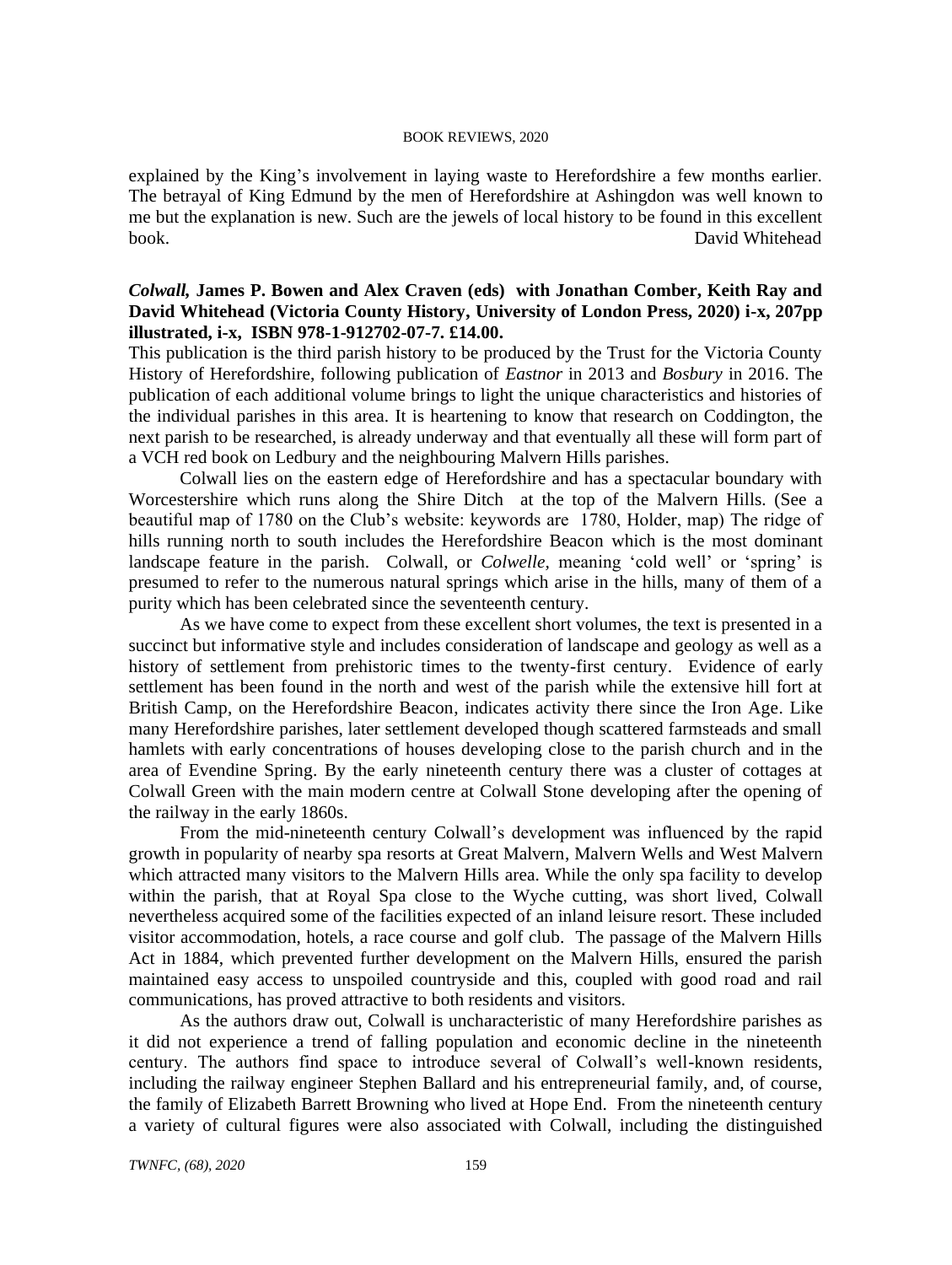soprano Jenny Lind, director Barry Jackson, artists Harold and Dame Laura Knight and poet W.H. Auden.

The extensive acknowledgements at the front of the volume indicate the large numbers of volunteers and experts who have contributed to the research which underpins this volume. It is a testament to the skills of the editors to have brought it all together so successfully. The volume is greatly enhanced by thirty-one attractive illustrations which admirably complement the text and enable the reader to visualise the main features discussed. There is certainly sufficient in this volume to satisfy the already well-informed local resident as well as pique the interest of those readers unfamiliar with this corner of Herefordshire.

Jane Adams

## *The Welsh Marcher Lordships. 1: Central & North* **by Philip Hume (Logaston Press, 2021) xix +300 pp, illustrated. ISBN978-1-910839-45-4. £15.99.**

The Mortimer History Society was launched in 2009 as a focus for those interested in the medieval Mortimer dynasty and the history of the Welsh Marches. Thus the society aims to place the Mortimer family and its history in the much wider context of its times. This includes the wider study of the Welsh Marches, a term which immediately calls to mind the current English/Welsh borders, but which had much wider ramifications. As part of this remit, the society has now published the first of an intended three volumes, in which the history of the Marcher lordships is discussed, both in overview and then through the history of the various lordships. This first volume in the series gives a general history of the lordships from their establishment after the Norman Conquest, until the abolishment of their special status in the sixteenth century. The volume is completed by short histories of the lordships in Radnorshire and north Herefordshire, Montgomeryshire and Shropshire, and Denbighshire and Flintshire. Thus while Herefordshire seems to be a very minor part of this, since the Mortimer family gradually acquired a substantial number of lordships, scattered through the wider March, much of it relates back to them and their caput at Wigmore.

The main author is Philip Hume, secretary of the Mortimer History Society, but with specialist help. So, for instance, after the preliminary introductions, the first chapter sets the context by discussing the distinctive features of Marcher lordships; the section on the law of the March is by Dr Sara Elin Roberts, and that on the castles of the Marcher lords by Dr John Kenyon. The necessary background is completed by a chapter on Wales before 1066. This shows clearly how Wales was divided into a number of small kingdoms, and the difficult terrain, which made them difficult to unite (had they wanted to!), made them, as the Normans found, equally difficult to conquer.

After the invasion of William the Bastard in 1066, to stabilise the border with Wales earldoms were established centred on the suitable English towns of Hereford, Shrewsbury, and Chester. That of Hereford soon fell back into the hands of the Crown, followed by that of Shrewsbury, following the rebellion of their earls in 1075 and 1102 respectively. As a consequence a number of the lords of the smaller lordships along the border became tenants-inchief i.e. holding them direct from the Crown, and these developed into Marcher lordships. Because of the special conditions in this border region they gradually developed into almost semi-independent entities, with their own laws and customs, although held from the king. Even Magna Carta recognised that the law of the March was different from the common law of England. Over the next couple of centuries or so the situation along the Marches was fluid. A strong king of England meant that there would be incursions into Wales, but these could be reversed when the situation was different. So, for instance, when a Welsh leader managed to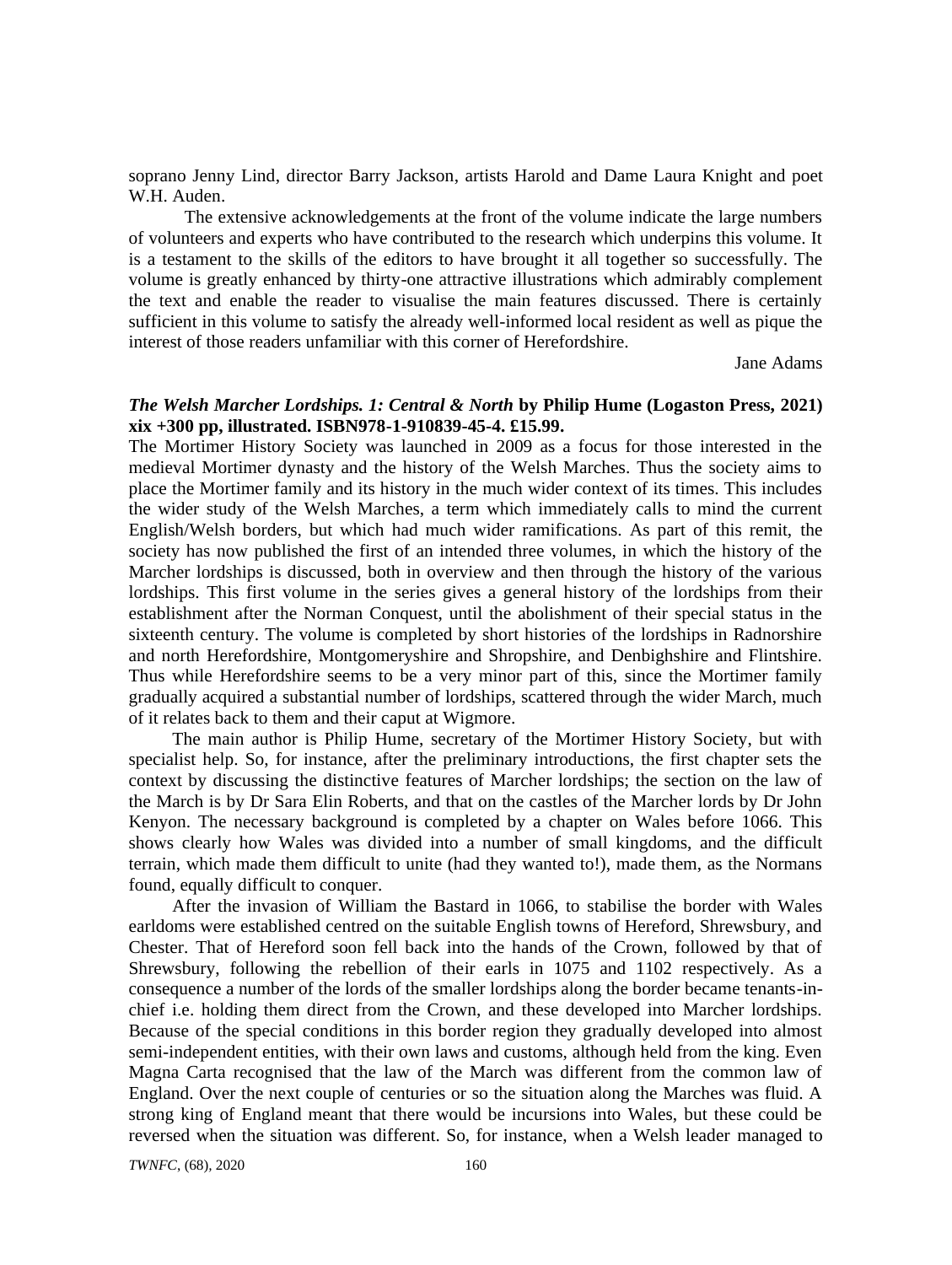unite the disparate kingdoms, the reverse would happen. All in all it was a bloody conflict over a number of generations, with little or no credit to either side. Because of their insatiable desire for possession of land, there was continual pressure from the Norman lords. South Wales was conquered fairly early on, becoming a patchwork of Marcher lordships. The final phase was the establishment of a number of Marcher lordships, almost all in north and central Wales, by Edward 1 in the period 1277 to 1282, just prior to his final push into Wales.

After Edward's conquest of Wales, the remaining part of the principality became under the control of the Crown, although the Marcher lordships continued under their own laws until these were finally abolished by statute in 1536 and 1542.

This complicated picture is gone into in detail in the text, but inevitably, because of the complicated history that in itself can only be a summary. The gradual encirclement of the heartland of Wales is most vividly illustrated by the map on p.3, which marks the different phases of the establishment of the Marcher lordships, and shows how the grip of the invaders was gradually tightened before the final conquest. There is another compelling map on p.123, which marks the different Marcher lordships held by seven of the major English aristocratic families at the end of the fourteenth century. It comes as no surprise that dominant among these were the holdings of the Mortimer family. These holdings were scattered, to ensure that there was no consolidated power base from which the authority of the Crown could be challenged.

Almost the first half of the book, outlined above, gives the overview of the history of the Marcher lordships in seven chapters, while the remaining three chapters, each rather longer, cover the individual histories of the lordships themselves. The chapter on the lordships of Radnorshire and north Herefordshire is of more immediate interest to me, beginning with that of Wigmore and the other Herefordshire lordships, before dealing with those of Radnorshire. This is followed by a chapter on the lordships of Shropshire, and those of Montgomeryshire to the west, a natural pairing, the research for which was carried out by Phill Willson, and the final chapter is the pairing of the lordships in Denbighshire and Flintshire. Because of the number of lordships these descriptions are necessarily brief, but give a summary of the current state of knowledge.

The volume is well illustrated throughout with coloured maps and images of sites mentioned in the text, as well as images of statues, monuments and images taken from illustrated manuscripts. There is an evocative photograph of Wigmore Castle, with a farm cart in the foreground, taken by Alfred Watkins with an artistic eye, an image supplied from the Herefordshire Library Service. Some of the aerial photographs of castle sites give a much better idea of the layout than either a plan or even walking over the site, and full advantage has been taken of this.

A reviewer must be allowed a few niggles. I would have preferred that the map which illustrates castle sites to mark those that were known to have been rebuilt in stone, as this gives a better idea of intended permanence, and perhaps to differentiate between native Welsh castles and those of the Norman invaders. There were a few instances of castle names mentioned in the text, with which I was not familiar, requiring some looking up as I went along, and perhaps for these relatively minor sites it might have been worth giving an indication of location, such as 'near…'

This, then, is a volume that contains much detailed information. It is a volume that is not to be taken lightly: because of the detailed, and interlocking, material, it needs careful study, which will be rewarded, and as such I recommend it to those interested in the history of the March. We look forward to the publication of Volume 2 (West Wales) and Volume 3 (South Wales).

John Eisel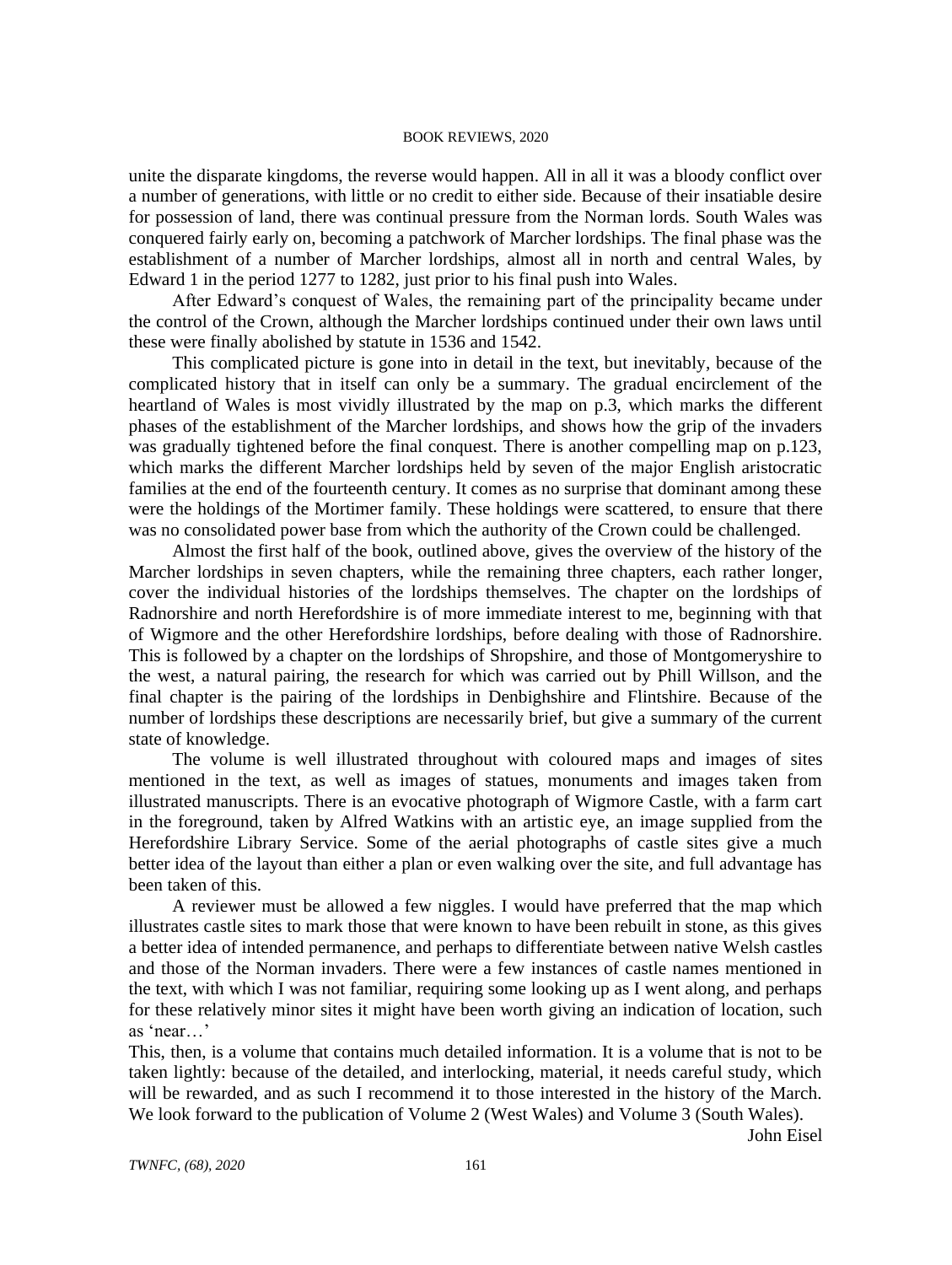## *Matilda. Lady of Hay* **by Peter Ford (Logaston Press 2021) viii + 120 pp, illustrated. ISBN 978-1-910839-43-0. £7.99.**

One of the most influential of the families on the Welsh border was that of de Braose, which acquired large holdings on the border and elsewhere, all stemming from the support of William the Bastard in the invasion of 1066. Being a male-dominated society, the history of this turbulent period was told from that perspective, and the influence of women, while undoubtedly there to some extent, was exercised in the background. There were a few exceptions to this rule, and one of them was the redoubtable Matilda, the Lady of Hay, whose exploits brought her to prominence, and to a distressing death. Her story was told in a book published in 2018, and this new edition was published by Logaston Press in March 2021, with many new illustrations.

In this book the story of Matilda is told using, as far as possible, such few contemporary sources as survive, giving the most likely interpretation from often conflicting evidence. Some of this comes from the writings of Giraldus Cambrensis, who knew the couple, but whose description altered as his text was rewritten! Matilda was a member of the Saint Valery family, also a Norman family with some estates in England, who married William III de Braose, probably in the late 1160s. Because of a notorious massacre at Abergavenny in 1175, William III became known as 'the Ogre of Abergavenny.' He succeeded his father in 1190, and was a supporter of King Richard I, and then of King John, until he fell out with that unsavoury monarch in 1208, allegedly because of remarks made by Matilda about King John's disposal of Arthur of Brittany, a competitor for his throne. No doubt this was an excuse at a time of shifting loyalties. Declared an outlaw, there followed a period of conflict, until Matilda and her son William IV were captured, and subsequently moved to the royal castle at Corfe, where they were reported as being starved to death in 1211.

Matilda made her mark in Hay, and was responsible for the remodelling of the midtwelfth-century tower gatehouse, and building an adjacent new entrance, together with stone walls. She and her husband, as was the custom of the time, made many donations to the church, and she herself endowed Llanthony Prima Priory, not too far from Hay, in the vale of Ewyas. This is discussed in a chapter after the complicated history of Matilda and her husband has been explained, in which the known lives of the various offspring of the union are laid out. Because of the difficulties of sources, there is no absolute certainty, except that it was a large number! Among these was Giles de Braose, second surviving son and bishop of Hereford 1200–1215.

The final chapter of the book is on the legacies of Matilda de Braose. One speculation is that the imprisonment and death of Matilda was one of the influences which led to the insertion of clause 39 in Magna Carta, which basically decreed that no free man should be outlawed or exiled 'save by the lawful judgment of his peers and by the law of the land.' This embodies a fundamental principle, but in the attitudes of the times it only refers to men, and I question whether women were even considered! The chapter concludes with a discussion of various legends that arose, centred around Matilda de Braose ('Moll/Maud Walbee') and considers how they might have arisen, and how they could have been based on fact.

There are a few little things that I picked up on. So, for instance, Llanthony Priory was referred to as Llanthony Abbey, which it was not. After being established around 1100, after attacks by the Welsh, in 1135 a move was made to Gloucester (Llanthony Secunda), and it was refounded about 1186 by Hugh de Lacy, who endowed it with money from his Irish estates. From what is said in the text, it seems that Matilda also helped in this pious work. Also mentioned in the text is an almost throwaway remark about Giles de Braose that 'he was also